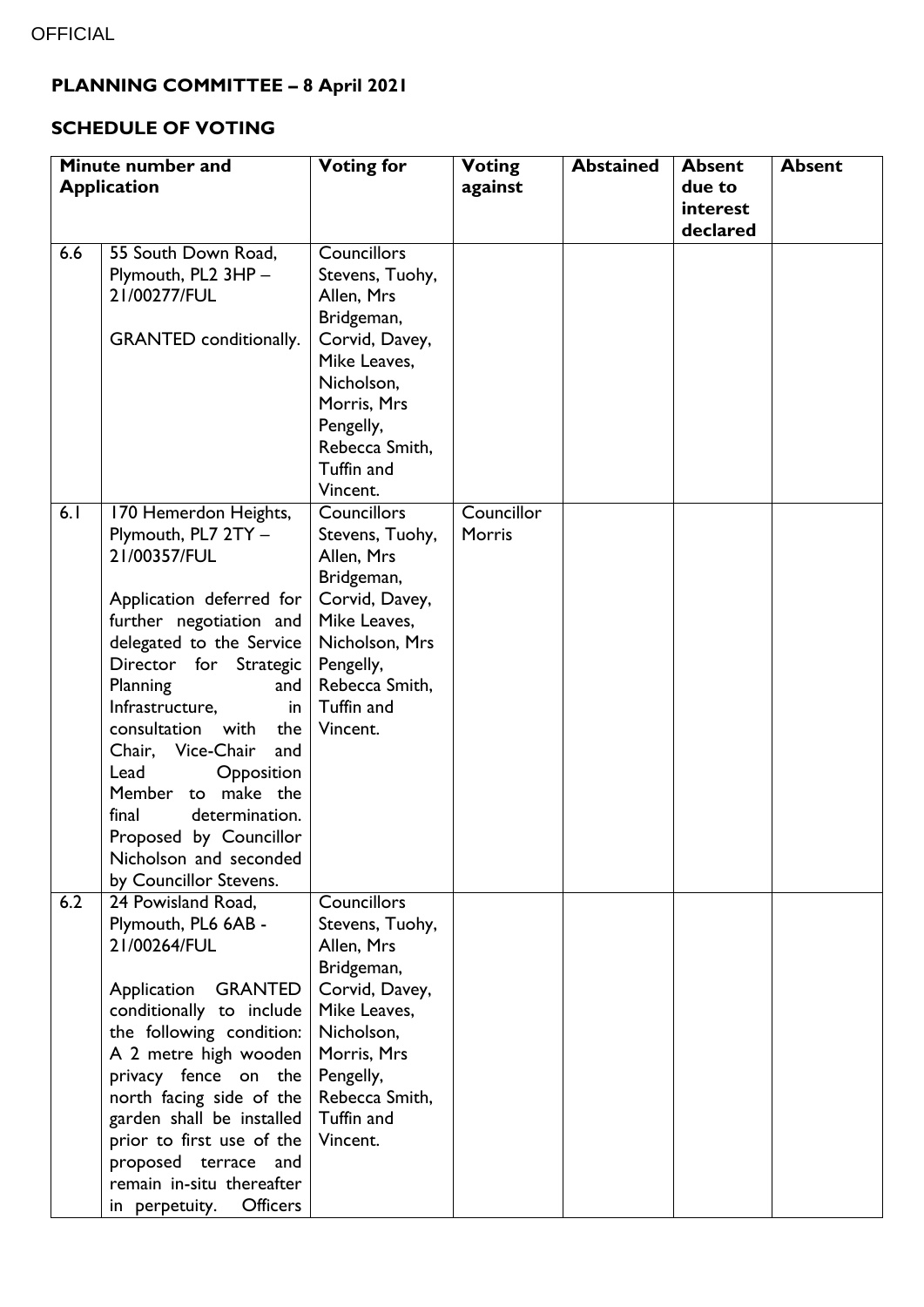| Minute number and  |                             | <b>Voting for</b>  | <b>Voting</b> | <b>Abstained</b> | <b>Absent</b> | <b>Absent</b> |
|--------------------|-----------------------------|--------------------|---------------|------------------|---------------|---------------|
| <b>Application</b> |                             |                    | against       |                  | due to        |               |
|                    |                             |                    |               |                  | interest      |               |
|                    |                             |                    |               |                  | declared      |               |
|                    | negotiate<br>the<br>to      |                    |               |                  |               |               |
|                    | practicalities of the pre-  |                    |               |                  |               |               |
|                    | commencement                |                    |               |                  |               |               |
|                    | condition<br>with<br>the    |                    |               |                  |               |               |
|                    | Proposed by<br>applicant.   |                    |               |                  |               |               |
|                    | Councillor<br>Nicholson     |                    |               |                  |               |               |
|                    | and<br>seconded<br>by       |                    |               |                  |               |               |
|                    | <b>Councillor Morris.</b>   |                    |               |                  |               |               |
| 6.3                | 32 Radford Park Road,       |                    |               |                  |               |               |
|                    | Plymouth, PL9 9DP -         |                    |               |                  |               |               |
|                    | 21/00196/FUL                |                    |               |                  |               |               |
|                    |                             |                    |               |                  |               |               |
|                    | Councillor Ms Watkin        |                    |               |                  |               |               |
|                    | withdrew the Member         |                    |               |                  |               |               |
|                    | referral and therefore      |                    |               |                  |               |               |
|                    | the application will be     |                    |               |                  |               |               |
|                    | determined<br>under         |                    |               |                  |               |               |
|                    | delegated powers.           |                    |               |                  |               |               |
| 6.4                | 14 Cameron Way,             | <b>Councillors</b> |               |                  |               |               |
|                    | Plymouth, PL6 5WB -         | Stevens, Tuohy,    |               |                  |               |               |
|                    | 20/00492/FUL                | Allen, Mrs         |               |                  |               |               |
|                    |                             | Bridgeman,         |               |                  |               |               |
|                    | Refuse on the following     | Corvid, Davey,     |               |                  |               |               |
|                    | grounds: The site           | Mike Leaves,       |               |                  |               |               |
|                    | proposed for a change of    | Nicholson,         |               |                  |               |               |
|                    | use and construction of a   | Morris, Mrs        |               |                  |               |               |
|                    | boundary wall is located    | Pengelly,          |               |                  |               |               |
|                    | within 'Land at Cameron     | Rebecca Smith,     |               |                  |               |               |
|                    | Way City Green Space',      | Tuffin and         |               |                  |               |               |
|                    | designated as a City        | Vincent.           |               |                  |               |               |
|                    | Green Space under the       |                    |               |                  |               |               |
|                    | <b>Plymouth Policy Area</b> |                    |               |                  |               |               |
|                    | Open Space Assessment       |                    |               |                  |               |               |
|                    | and its appendix, and is    |                    |               |                  |               |               |
|                    | subsequently safeguarded    |                    |               |                  |               |               |
|                    | through the adoption of     |                    |               |                  |               |               |
|                    | the Joint Local Plan and    |                    |               |                  |               |               |
|                    | policy DEV27 (Green         |                    |               |                  |               |               |
|                    | and Place Spaces). The      |                    |               |                  |               |               |
|                    | proposal is unable to       |                    |               |                  |               |               |
|                    | meet any of the three       |                    |               |                  |               |               |
|                    | tests in determining the    |                    |               |                  |               |               |
|                    | acceptability of the loss   |                    |               |                  |               |               |
|                    | of green space, as          |                    |               |                  |               |               |
|                    | required by point 2 of      |                    |               |                  |               |               |
|                    | policy DEV27, in            |                    |               |                  |               |               |
|                    | accordance with             |                    |               |                  |               |               |
|                    | paragraph 97 of the         |                    |               |                  |               |               |
|                    | NPPF 2019. The Green        |                    |               |                  |               |               |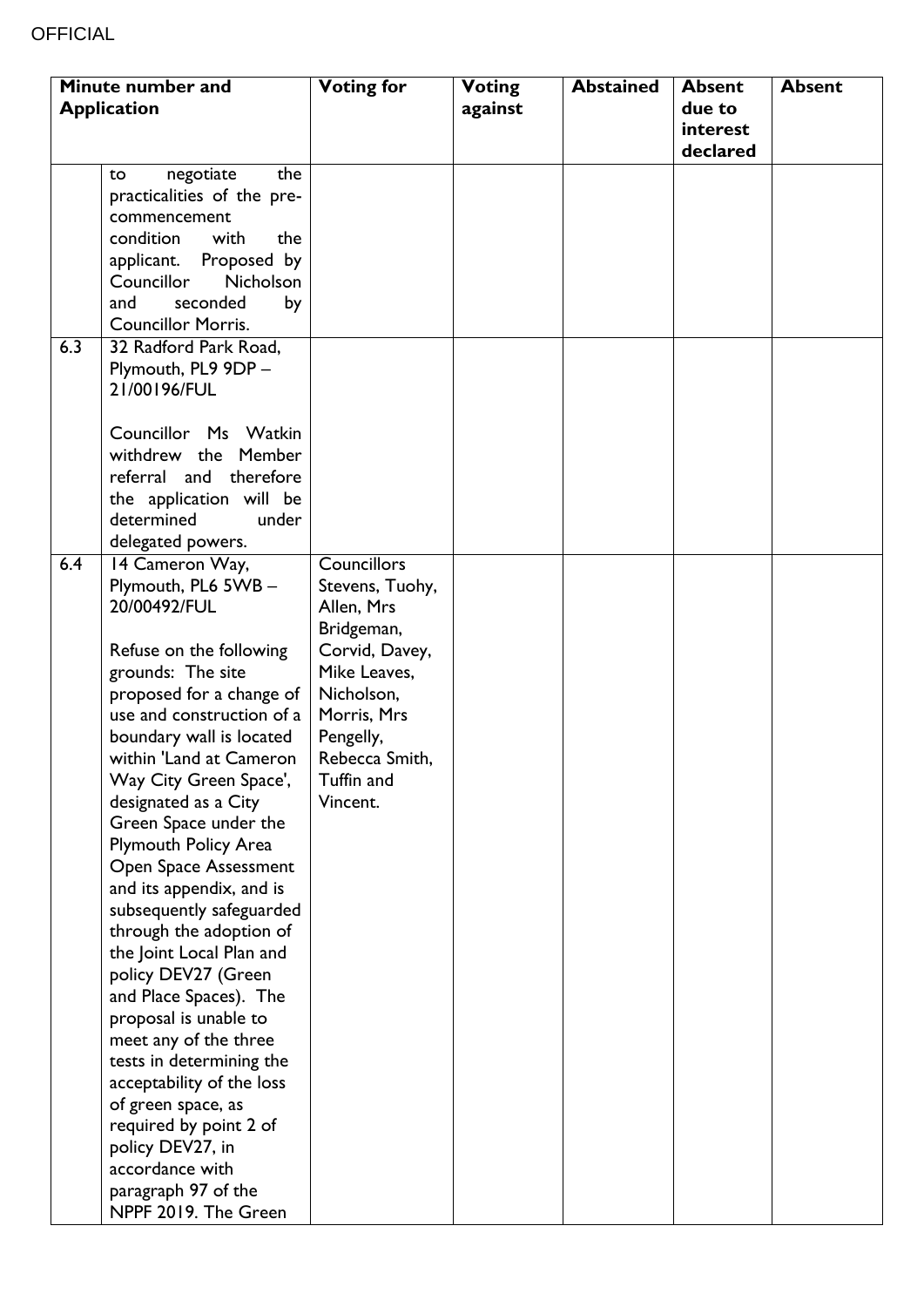| Minute number and  |                            | <b>Voting for</b> | <b>Voting</b> | <b>Abstained</b> | <b>Absent</b> | <b>Absent</b> |
|--------------------|----------------------------|-------------------|---------------|------------------|---------------|---------------|
| <b>Application</b> |                            |                   | against       |                  | due to        |               |
|                    |                            |                   |               |                  | interest      |               |
|                    |                            |                   |               |                  | declared      |               |
|                    | Space is not considered    |                   |               |                  |               |               |
|                    | surplus to requirements    |                   |               |                  |               |               |
|                    | as it forms a key local    |                   |               |                  |               |               |
|                    | provision providing the    |                   |               |                  |               |               |
|                    | only local play area       |                   |               |                  |               |               |
|                    | within this part of the    |                   |               |                  |               |               |
|                    | City. The 'Land at         |                   |               |                  |               |               |
|                    | Cameron Way City           |                   |               |                  |               |               |
|                    | Green Space' is the only   |                   |               |                  |               |               |
|                    | amenity greenspace in      |                   |               |                  |               |               |
|                    | the area with City Green   |                   |               |                  |               |               |
|                    | Space status, meaning it   |                   |               |                  |               |               |
|                    | delivers more functions    |                   |               |                  |               |               |
|                    | for its size than any of   |                   |               |                  |               |               |
|                    | the Neighbourhood          |                   |               |                  |               |               |
|                    | Green Spaces in the        |                   |               |                  |               |               |
|                    | wider context. The loss    |                   |               |                  |               |               |
|                    | of the green space would   |                   |               |                  |               |               |
|                    | cause an already existing  |                   |               |                  |               |               |
|                    | pinch point within the     |                   |               |                  |               |               |
|                    | greenspace to become       |                   |               |                  |               |               |
|                    | even narrower; start to    |                   |               |                  |               |               |
|                    | separate the North-        |                   |               |                  |               |               |
|                    | western part of the        |                   |               |                  |               |               |
|                    | green space from its       |                   |               |                  |               |               |
|                    | south-eastern area; and    |                   |               |                  |               |               |
|                    | reduce natural             |                   |               |                  |               |               |
|                    | surveillance. There is no  |                   |               |                  |               |               |
|                    | evidence that the          |                   |               |                  |               |               |
|                    | current alignment of the   |                   |               |                  |               |               |
|                    | wall results in            |                   |               |                  |               |               |
|                    | behavioural issues and     |                   |               |                  |               |               |
|                    | therefore limited weight   |                   |               |                  |               |               |
|                    | has been given to the      |                   |               |                  |               |               |
|                    | view that the re-          |                   |               |                  |               |               |
|                    | alignment will resolve     |                   |               |                  |               |               |
|                    | any such issues. The       |                   |               |                  |               |               |
|                    | reduced extent of green    |                   |               |                  |               |               |
|                    | space lost compared to     |                   |               |                  |               |               |
|                    | the previously refused     |                   |               |                  |               |               |
|                    | application                |                   |               |                  |               |               |
|                    | 19/02045/FUL and           |                   |               |                  |               |               |
|                    | original drawings          |                   |               |                  |               |               |
|                    | submitted as part of the   |                   |               |                  |               |               |
|                    | current application, and   |                   |               |                  |               |               |
|                    | the inclusion of planting  |                   |               |                  |               |               |
|                    | along the boundary wall,   |                   |               |                  |               |               |
|                    | is not considered to       |                   |               |                  |               |               |
|                    | mitigate the loss of green |                   |               |                  |               |               |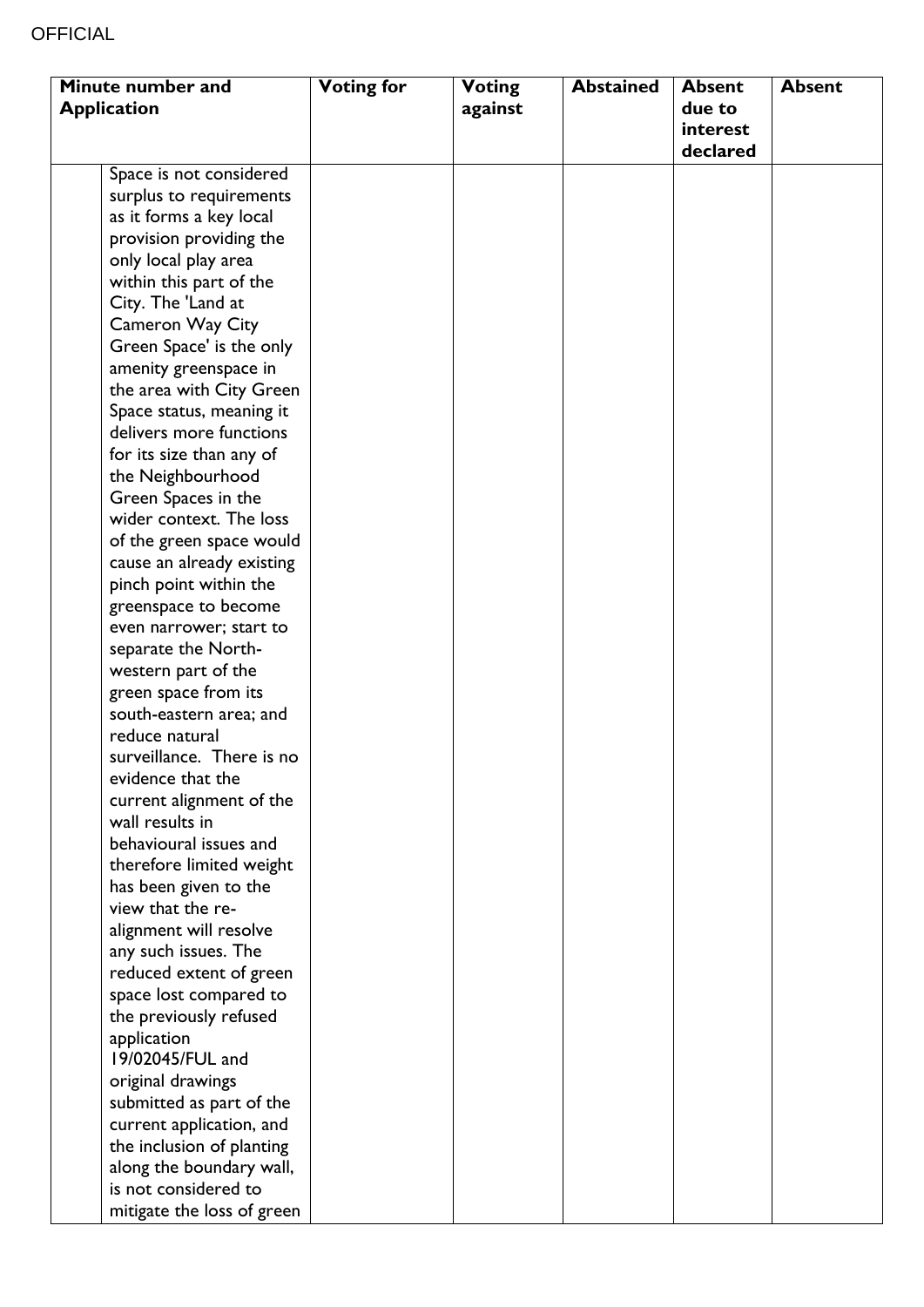| Minute number and  |                                                                                                                                                                                                                                                                                                                                                                                                                                                                                                                                                                                                                                                                                | <b>Voting for</b>                                                                                                                                                       | <b>Voting</b> | <b>Abstained</b> | <b>Absent</b>                  | <b>Absent</b>                                |
|--------------------|--------------------------------------------------------------------------------------------------------------------------------------------------------------------------------------------------------------------------------------------------------------------------------------------------------------------------------------------------------------------------------------------------------------------------------------------------------------------------------------------------------------------------------------------------------------------------------------------------------------------------------------------------------------------------------|-------------------------------------------------------------------------------------------------------------------------------------------------------------------------|---------------|------------------|--------------------------------|----------------------------------------------|
| <b>Application</b> |                                                                                                                                                                                                                                                                                                                                                                                                                                                                                                                                                                                                                                                                                |                                                                                                                                                                         | against       |                  | due to<br>interest<br>declared |                                              |
|                    | space. No proposals<br>have been submitted for<br>alternative sports and<br>recreation provision.<br>The scheme is deemed<br>to conflict with the<br>functions and<br>characteristics of the<br>greenspace as it turns<br>currently publicly<br>accessible land into<br>private inaccessible land<br>with no commensurate<br>benefit to the wider<br>public and its amenity.<br>For the reasons stated<br>above, the proposal is<br>deemed contrary to<br>policy DEV27 (Green<br>and Play spaces) of the<br>Plymouth and South<br>West Devon Joint Local<br>Plan 2014-2034 (2019)<br>and paragraphs 97 and<br>127 of the National<br><b>Planning Policy</b><br>Framework 2019. |                                                                                                                                                                         |               |                  |                                |                                              |
| 6.5                | 48 Grand Parade,<br>Plymouth, PLI 3DJ-<br>21/00039/FUL<br>Defer<br>decision<br>to<br>the<br>consider<br>proposal<br>made by the Applicant<br>during public speaking at<br>the committee relating<br>setting back<br>the<br>to<br><b>The</b><br>development.<br>decision to be delegated<br>to the Service Director<br>for Strategic Planning and<br>Infrastructure<br>in<br>consultation with ward<br>councillors. Proposed by<br>Councillor<br>Tuffin<br>and<br>seconded by Councillor<br>Nicholson.                                                                                                                                                                          | <b>Councillors</b><br>Stevens, Tuohy,<br>Allen, Corvid,<br>Davey, Mike<br>Leaves,<br>Nicholson,<br>Morris, Mrs<br>Pengelly,<br>Rebecca Smith,<br>Tuffin and<br>Vincent. |               |                  |                                | Counicllor<br><b>Mrs</b><br><b>Bridgeman</b> |